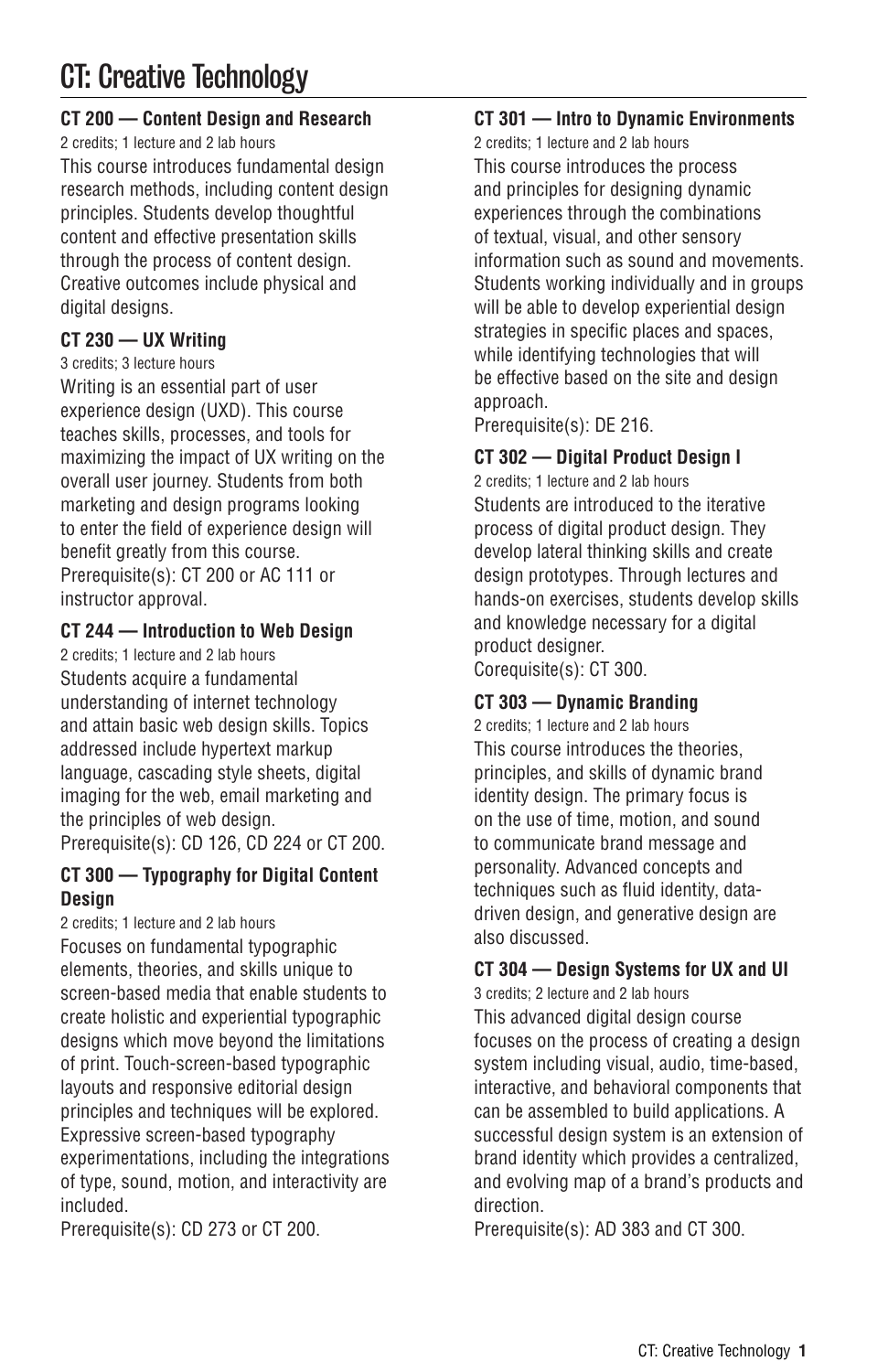# **CT 305 — Digital Design: Visual Communication**

3 credits; 2 lecture and 2 lab hours This digital design course introduces the principles of personal and brand communications. Students learn to articulate ideas and emotions through design elements such as line, shape. space, color, composition, and typography. Students enrolled are expected to have writing and presentation skills from classes such as EN 121 or EN 242.

# **CT 321 — Print and Digital Production**

2 credits; 1 lecture and 2 lab hours

This course introduces students to digital production techniques from print to the web. Students learn the concepts and techniques important for preparing digital files for a variety of media, which include traditional printing press, hybrid PDF documents for screen and digital printing, and digital documents on the internet. Prerequisite(s): CT 244.

## **CT 322 — Digital Design: Visual Storytelling**

3 credits; 2 lecture and 2 lab hours In this digital visual storytelling course, students learn to use color, texture, images, sound, and movement to engage viewers. Design principles and processes are introduced for the purpose of visual communications and expressions. Students enrolled are expected to have writing and presentation skills from classes such as EN121 or EN242.

## **CT 331 — Media Integration for Photo and Video**

2 credits; 1 lecture and 2 lab hours Students learn how to use time and movement to engage viewers and create meaningful communication with the effective integration of digitized still images, video footage, typography, color, and sound.

# **CT 332 — Motion Graphics for Designers**

3 credits; 2 lecture and 2 lab hours This course introduces motion design principles and techniques specific to visual designers. Through lectures, discussions, and hand-on exercises, each student will create motion graphics that communicate the brand message and brand personality using time, movement, and sound. Prerequisite(s): GD 216 or PK 216.

## **CT 341 — Design for Web-based User Interface**

3 credits; 2 lecture and 2 lab hours This course introduces guidelines, practices, and methodologies of web-based user interface (UI) design. Through lecture, discussion, research activities, hands-on demonstrations, and workshops, students learn interface design techniques, skills, and expand their understanding of the creative potential of web-based media. Prerequisite(s): CT 321.

# **CT 342 — 3D Brand Identity Design**

3 credits; 3 lecture hours

Through lectures, discussions, demonstrations, and hand-on exercises, students will learn how to create a unique and impactful 3D brand identity system for a wide range of touchpoints. The new possibilities for effective brand experience in virtual space are also discussed and explored.

Prerequisite(s): CT 303 or instructor approval.

# **CT 350 — Sonic Branding**

3 credits; 3 lecture hours

Students learn the creative process of audio brand identity design to activate customer experiences and build recognition and value through audio and sound. Sonic branding is one of the fastest-growing fields in branding. Students entering this course are expected to have fundamental branding knowledge from classes such as CT303. Prerequisite(s): CT 303 or instructor approval.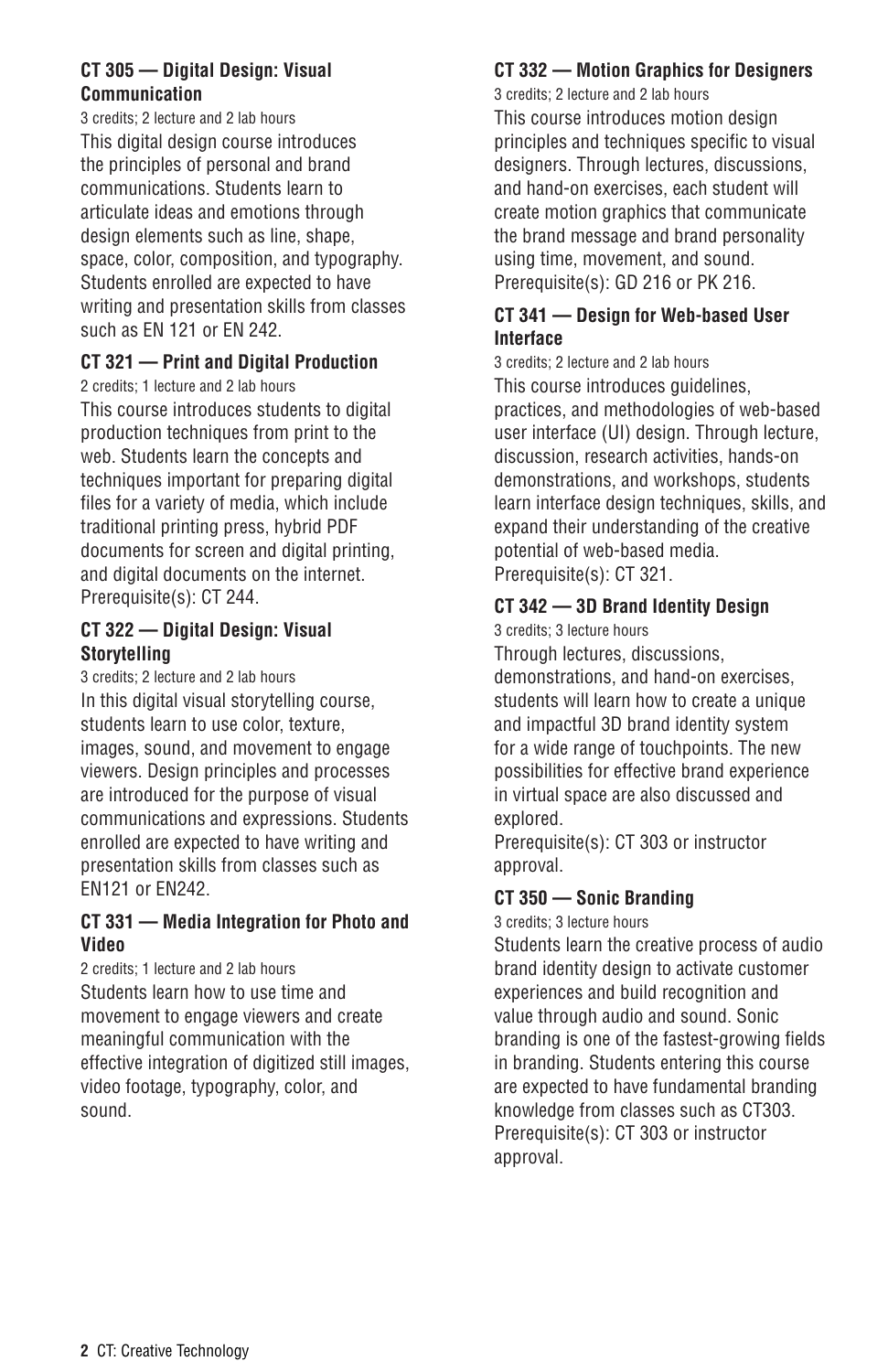# **CT 371 — Introduction to Kinetic Typography**

3 credits; 2 lecture and 2 lab hours

This class introduces all aspects of Kinetic Typography which is the technical name for "moving text." The text content is presented over time to convey meaning, evoke a particular emotion, and visually direct attention in manners that are beyond the capability of static media such as paperbased magazine or poster. Prerequisite(s): CT 244.

# **CT 372 — Typography for Digital Product Design**

2 credits; 1 lecture and 2 lab hours This course explores diverse typographic issues related to screen-based communication. It focuses on new typographic principles and design elements for screen-based media. Topics covered include readability, on-screen legibility, modular type scales, hierarchy and structure for responsive layout, amplifying meaning and intent through typographic experience, sequence and flow of reading on digital devices, visual system for interactive design projects and wayfinding for screens.

Prerequisite(s): CT 300.

## **CT 400 — Digital Product Design II**

2 credits; 1 lecture and 2 lab hours Students are introduced to advanced digital product design concepts. They develop branded interactions and design digital product campaigns that use the Principles of Contagiousness. Prerequisite(s): CT 302.

## **CT 401 — User Experience (UX) and Interaction Design (IxD)**

3 credits; 2 lecture and 2 lab hours User experience design (UX) and interaction design (IxD) formulate the user's perceptions of and responses to the use of a product, system, or service. This course addresses all crucial aspects of user experience design, as well as explores new possibilities for advanced interaction design such as Internet of things (IoT), virtual reality (VR), augmented reality (AR), mixed reality (MR), and artificial intelligence assistant (AIA). Prerequisite(s): CT 304.

#### **CT 411 — Design and Interaction**

2 credits; 1 lecture and 2 lab hours This course emphasizes the humancentered design process and introduces principles fundamental to interaction design. Key topics include communication theory, user research and concept evaluation methods, visualization and navigation through information spaces, time-based information, paper prototyping, and usability testing.

Prerequisite(s): CT 244 or approval of instructor.

# **CT 412 — Content-centric App Design**

2 credits; 1 lecture and 2 lab hours This digital design course introduces all the fundamental design principles and skills for Content-centric App Design. Students study and devise techniques of revealing content to a viewer, from pacing, composition, comfort of reading, chunking information to incorporating inter-activities and merging rich media content with textural content. Prerequisite(s): CT 300.

## **CT 431 — Introduction to User Experience Design**

2 credits; 1 lecture and 2 lab hours Students gain an understanding of the elements of user experience design. This knowledge is essential for enabling students in graphic and advertising design to work as productive members of any creative team. Prerequisite(s): CT 300.